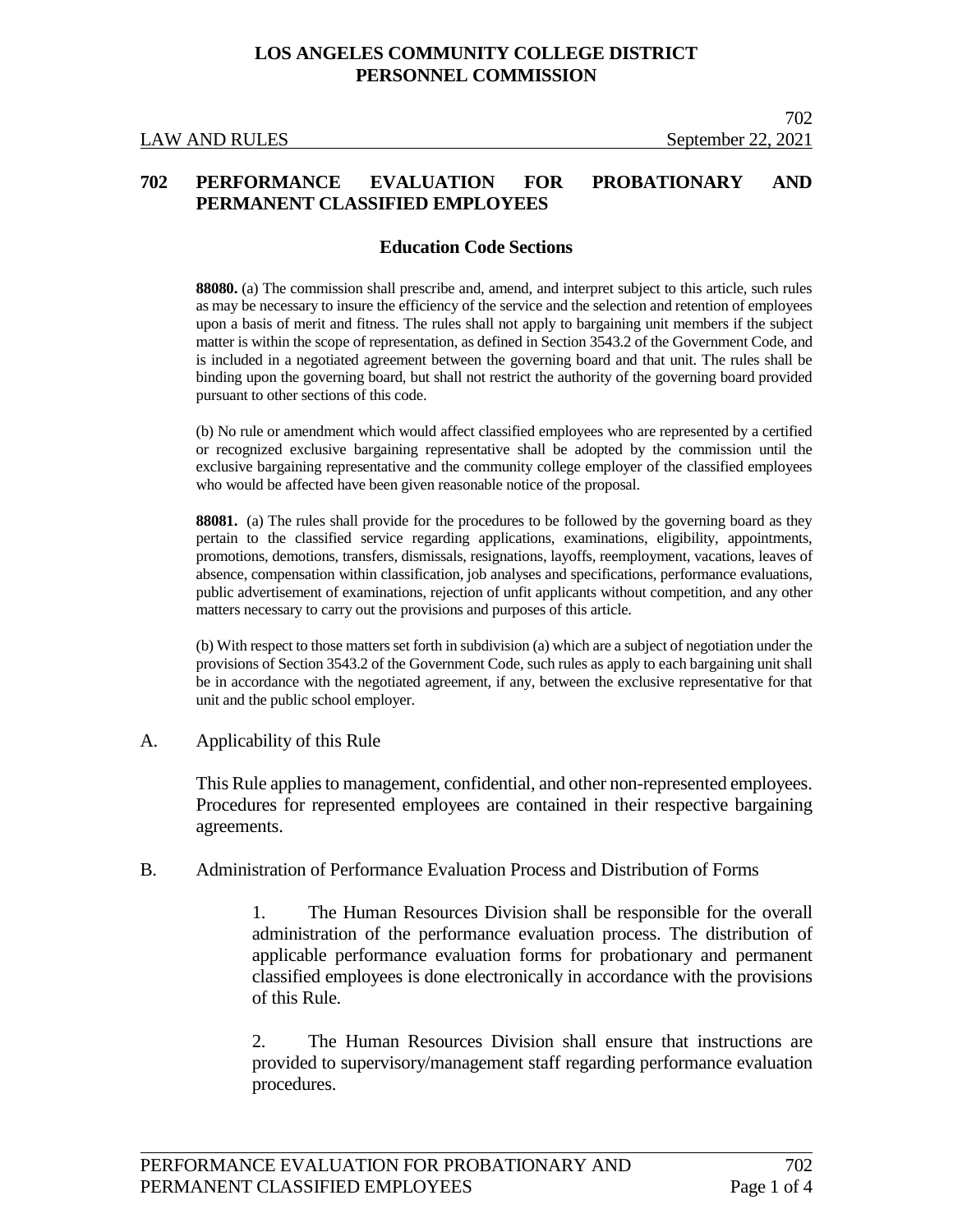# **LOS ANGELES COMMUNITY COLLEGE DISTRICT PERSONNEL COMMISSION**

#### LAW AND RULES September 22, 2021

C. Time lines for Performance Evaluations

1. Employees shall be evaluated in accordance with the following schedule:

a. Probationary employees in executive and administrative classes, as defined in Rule 596, OVERTIME, Paragraph F., shall be evaluated during the fourth and ninth months of their probationary period.

b. Probationary employees in classes other than executive and administrative shall be evaluated during the second and fourth months of their probationary period.

c. Permanent employees shall be evaluated during the period of May 1 through June 30, for the preceding fiscal year.

2. Supervisors may make additional performance evaluations for employees at any time at his/her discretion.

D. Instructions for Performance Evaluations

1. Performance evaluations shall be made by those persons who are immediately responsible for the employee's work. The evaluator either oversees, reviews, and checks the daily work performance of the employee being evaluated or is the one who is most closely acquainted with the employee's daily work performance. The performance evaluation made by such a first-line supervisor may be supplemented by a separate evaluation by a technical specialist who exercises functional supervision, when such an evaluation appears to be desirable. The work performance of permanent employees shall be evaluated by each supervisor under whom the employee has worked for 90 working days during the performance evaluation period.

2. Performance evaluations shall be made on prescribed forms. Steps to be followed and factors to be evaluated by supervisors in completing performance evaluation forms shall be on the form or supplements thereto.

3. An individual evaluation conference shall be held with each employee during which the presentation of the completed evaluation and discussion of the following will occur:

- a. The reasons for performance evaluation
- b. Job duties and responsibilities
- c. The kind of work performance expected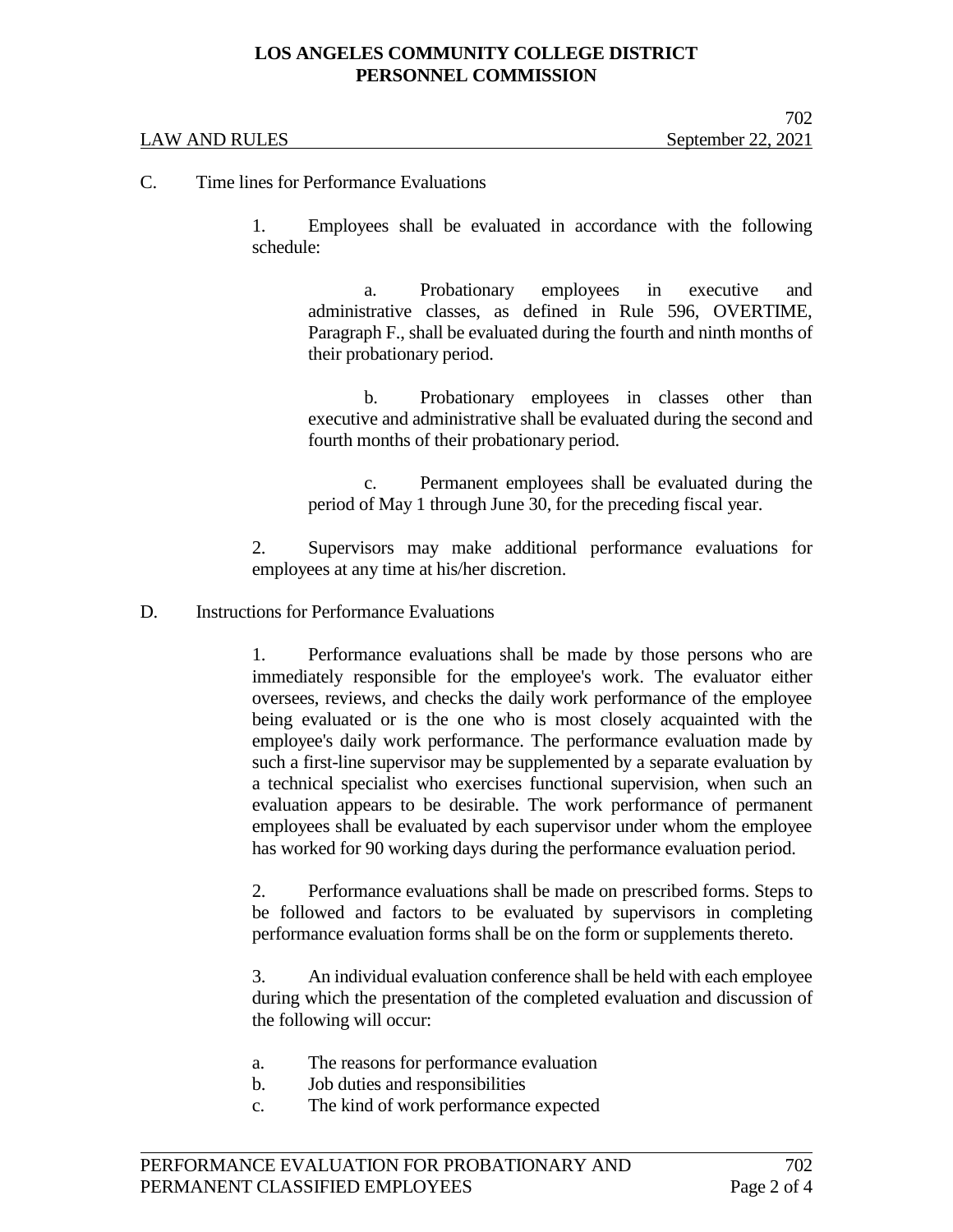# **LOS ANGELES COMMUNITY COLLEGE DISTRICT PERSONNEL COMMISSION**

|               | $\sqrt{2}$                                                  |
|---------------|-------------------------------------------------------------|
| LAW AND RULES | September 22, 2021                                          |
|               | The basis for the evaluation given                          |
| e.            | Areas where work performance may be improved                |
|               | The goals and objectives to be accomplished during the next |

- f. The goals and objectives to be accomplished during the next evaluation period
- 4. As part of the evaluation conference, the employee and the supervisor should compare the duties being performed by the employee with the typical duties listed in the employee's current class specification. If either the supervisor or employee believes that the employee spends a significant portion of time performing duties inappropriate to the class, he/she shall indicate this on the evaluation form and attach a statement listing the duties and responsibilities considered inappropriate. In classes where the use of a particular skill is the primary basis for classification, the lack of use of that skill is sufficient reason to question the classification (for example, an employee working as a Paralegal (Litigation) is not properly classified if he/she is never required to assist in litigation matters, even if all the other duties are appropriate to the class).
- 5. Employees and evaluators are encouraged to arrive at a mutual understanding and acceptance of the evaluation during the conference. If the employee feels that the evaluation is improper, he/she may communicate with the evaluator's immediate supervisor to resolve differences. No regular employee shall be denied this privilege.

The employee may attach a written statement to the evaluation form if he/she does not agree with the evaluation's content. If a permanent classified employee who has been evaluated as not meeting work performance standards in one or more areas remains dissatisfied, he/she may seek an adjustment of complaints in accordance with Rule 893, PROCEDURE FOR THE ADJUSTMENT OR GRIEVANCES OF CLASSIFIED PERSONNEL.

- 6. Review of the performance evaluation by the next higher level of administrative authority is optional. Any comments made by the reviewer shall be signed and shown to the supervisor who made the evaluation and to the employee.
- 7. Completed performance evaluation forms shall be forwarded to the applicable Vice President or division head for review and signature and uploaded to the electronic performance evaluation tracking system. Performance evaluation forms that indicate that an employee is performing duties inappropriate to his/her class shall be forwarded to the Personnel Commission in a timely manner.
- 8. A supervisor who believes that an employee's work performance has been noteworthy should complete a "Notice of Outstanding Work Performance."

 $702$